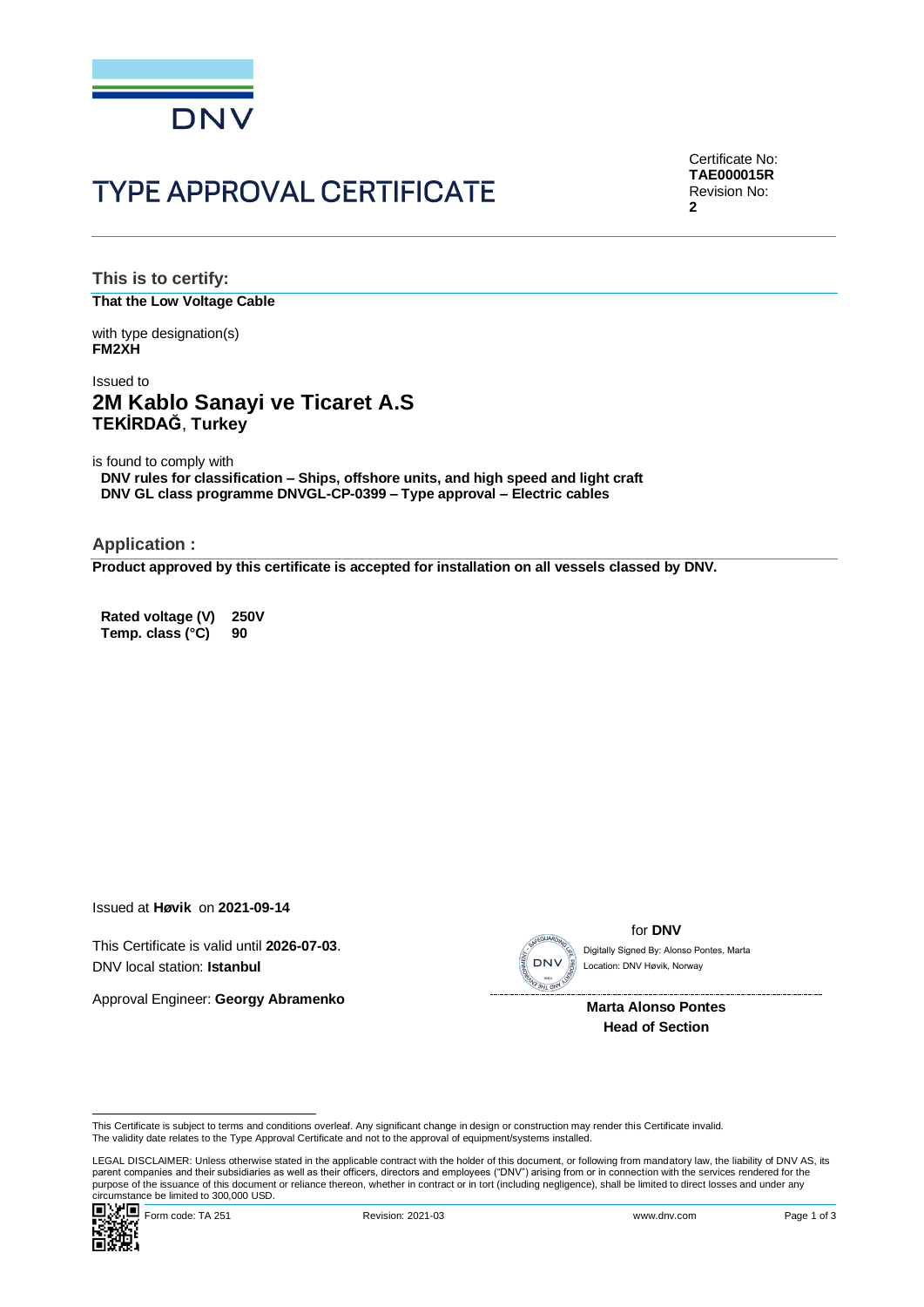

#### **Product description** FM2XH 250 V

Construction:

| Plain annealed stranded copper class 2 or tinned copper class 5 |
|-----------------------------------------------------------------|
| XLPF                                                            |
| Polyester tape                                                  |
| SHF <sub>1</sub>                                                |
|                                                                 |

| No of Elements:                   | Cross sectional area [mm <sup>2</sup> ] |
|-----------------------------------|-----------------------------------------|
| 2 3 4 5 7 10 12 14 16 19 24 27 37 | 0.75                                    |

### **Application/Limitation**

The requirements of SOLAS Amendments Chapter II-1, Part D, Reg. 45, 5.2 (provision to be taken to limit Fire Propagation along Bunches of Cables or Wires) are fulfilled without any additional measures.

### **Type Approval documentation**

Data sheet: 2M Kablo datasheet ref. no. 0254-3-15, date 10.02.2016<br>Test reports: 2M Kablo test reports, ref. techdocs 24-32, received 03.0 2M Kablo test reports, ref. techdocs 24-32, received 03.06.2016, techdoc 19, received 04.09.2019 Statement of design description change dated 24.05.2021

#### **Tests carried out**

| <b>Standard</b> | <b>Issued</b> | <b>General description</b>                           | Limitation                  |
|-----------------|---------------|------------------------------------------------------|-----------------------------|
| IEC 60092-350   | 2014-08       | General construction and test methods of power,      |                             |
|                 |               | control and instrumentation cables for shipboard     |                             |
|                 |               | and offshore applications                            |                             |
| IEC 60092-360   | 2014-04       | Electrical installations in ships - Part 360:        |                             |
|                 |               | Insulating and sheathing materials for shipboard     |                             |
|                 |               | and offshore units, power, control, instrumentation  |                             |
|                 |               | and telecommunication cables.                        |                             |
| IEC 60092-376   | 2017-05       | Cables for control and instrumentation circuits      |                             |
|                 |               | 150/250 V (300 V)                                    |                             |
| IEC 60332-3-22  | 2018-07       | Tests on electric and optical fibre cables under     | <b>Bunch test</b>           |
|                 |               | fire conditions - Part 3-22: Test for vertical flame | Category A                  |
|                 |               | spread of vertically-mounted bunched wires or        |                             |
|                 |               | cables - Category A                                  |                             |
| IEC 60332-1-2   | 2006-07       | Tests on electric cables under fire conditions.      |                             |
|                 |               | Test for vertical flame propagation for a single     |                             |
|                 |               | insulated wire or cable.                             |                             |
| IEC 60754-1     | 2011-11       | Test on gases evolved during combustion of           | Low Halogen:                |
|                 |               | materials from cables - Determination of the         | <0,5% Halogen               |
|                 |               | amount of halogen acid gas                           |                             |
| IEC 60754-2     | 2011-11       | Test on gases evolved during combustion of           | Halogen free:               |
|                 |               | materials from cables - Determination of the         | pH > 4,3                    |
|                 |               | degree of acidity of gases evolved during the        | Conductivity $<$ 10 $\mu$ S |
|                 |               | combustion of materials taken from electric cables   |                             |
|                 |               | by measuring pH and conductivity                     |                             |
| IEC 61034-1/2   | 2013-07/09    | Measurement of smoke density of cables               | Low smoke                   |
|                 |               | burning under defined conditions -                   |                             |
|                 |               | Test apparatus, procedure and requirements           |                             |

### **Marking of product**

2M Kablo IEC 60092-376 − FM2XH – 150/250 V – IEC 60332-3-22 – meters – year.